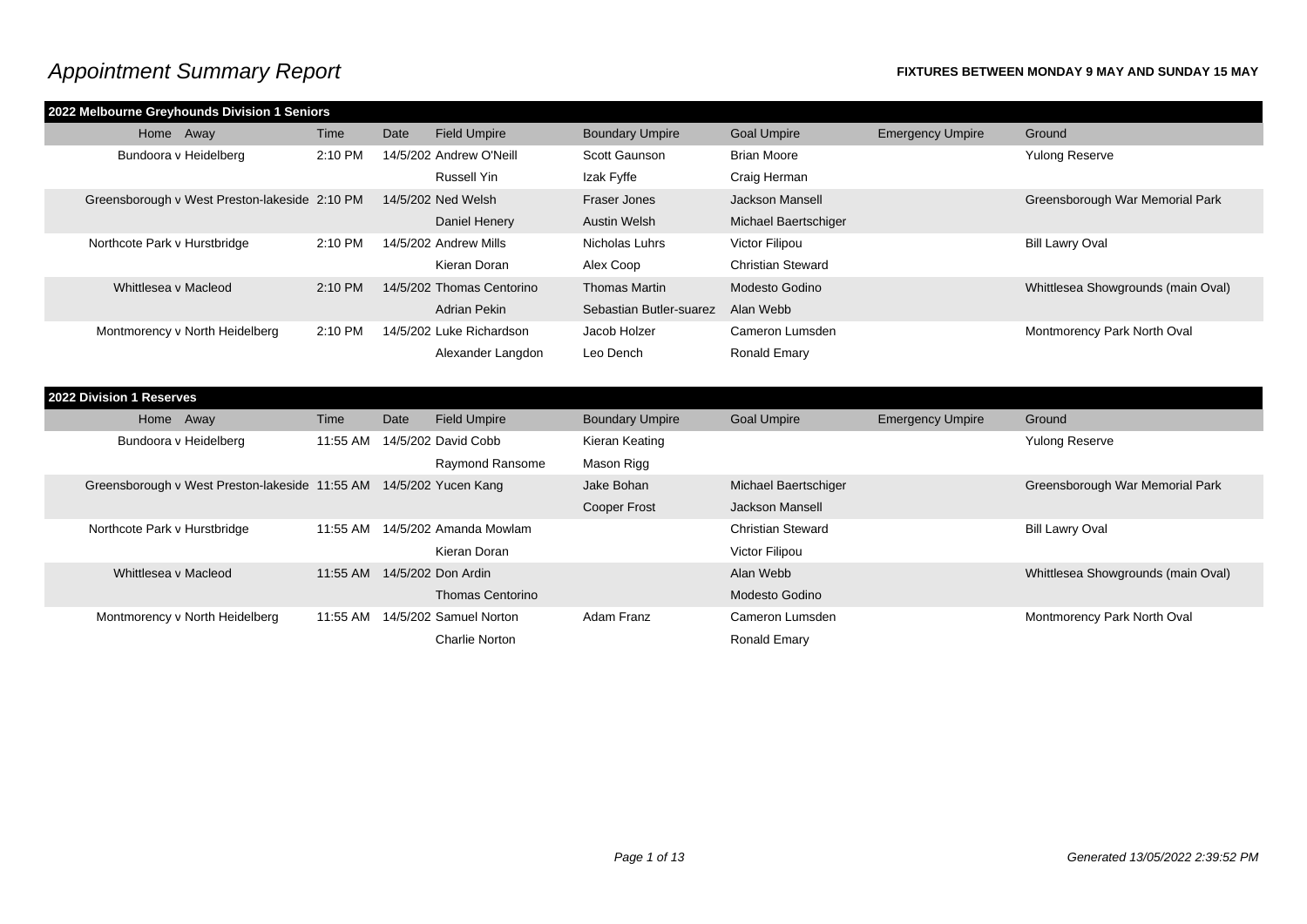| 2022 Marbuilt Division 1 Under-19s       |         |      |                           |                        |                       |                         |                                       |
|------------------------------------------|---------|------|---------------------------|------------------------|-----------------------|-------------------------|---------------------------------------|
| Home Away                                | Time    | Date | <b>Field Umpire</b>       | <b>Boundary Umpire</b> | <b>Goal Umpire</b>    | <b>Emergency Umpire</b> | Ground                                |
| Eltham 1 v West Preston-lakeside 9:40 AM |         |      | 14/5/202 Jasper Brown     |                        |                       |                         | <b>Eltham Central Park</b>            |
|                                          |         |      | Indigo Brown              |                        |                       |                         |                                       |
| Montmorency v Greensborough              | 9:40 AM |      | 14/5/202 Samuel Norton    | <b>Reilly Widdup</b>   |                       |                         | Montmorency Park North Oval           |
|                                          |         |      | <b>Charlie Norton</b>     |                        |                       |                         |                                       |
| Whittlesea v North Heidelberg            | 9:40 AM |      | 14/5/202 Don Ardin        | Archie Soccio          |                       |                         | Whittlesea Showgrounds (main Oval)    |
| Diamond Creek v Bundoora                 | 9:40 AM |      | 14/5/202 Alexander Miller |                        |                       |                         | <b>Coventry Oval</b>                  |
|                                          |         |      | <b>Adrian Pekin</b>       |                        |                       |                         |                                       |
|                                          |         |      |                           |                        |                       |                         |                                       |
| 2022 MC Labour Division 2 Seniors        |         |      |                           |                        |                       |                         |                                       |
|                                          |         |      |                           |                        |                       |                         |                                       |
| Home Away                                | Time    | Date | <b>Field Umpire</b>       | <b>Boundary Umpire</b> | <b>Goal Umpire</b>    | <b>Emergency Umpire</b> | Ground                                |
| Eltham v Thomastown                      | 2:10 PM |      | 14/5/202 Denis Groom      | <b>Riley Thompson</b>  | Lee Compton - Robins  |                         | <b>Eltham Central Park</b>            |
|                                          |         |      | <b>Michael Siede</b>      | Cooper Thompson        | <b>Rhys Purdey</b>    |                         |                                       |
| Epping v St Mary's                       | 2:10 PM |      | 14/5/202 Dominic Cernaz   | Ace Boag               | lan Green             |                         | Epping Recreation Reserve (main Oval) |
|                                          |         |      | Adam Compton-robins       | Lucas Mullenger        | Joshua Newton         |                         |                                       |
| Banyule v Fitzroy Stars                  | 2:10 PM |      | 14/5/202 Darren Bradley   | Cooper Noons           | <b>Glenn Swafford</b> |                         | Beverley Rd Oval                      |
|                                          |         |      | Elijah Gonis              | Casey Turnbull         | Lou Baschiera         |                         |                                       |
| Diamond Creek v Watsonia                 | 2:10 PM |      | 14/5/202 Darren Agnew     | Jack Sparnenn          | Troy Lehmann-kay      |                         | <b>Coventry Oval</b>                  |
|                                          |         |      | Wayne Fyffe               | Max Vita               | <b>Peter Francis</b>  |                         |                                       |
| Panton Hill v Lower Plenty               | 2:10 PM |      | 14/5/202 Blake Leguier    | <b>Ronald Rankine</b>  | Michael Zammit        |                         | A.e. Cracknell Reserve                |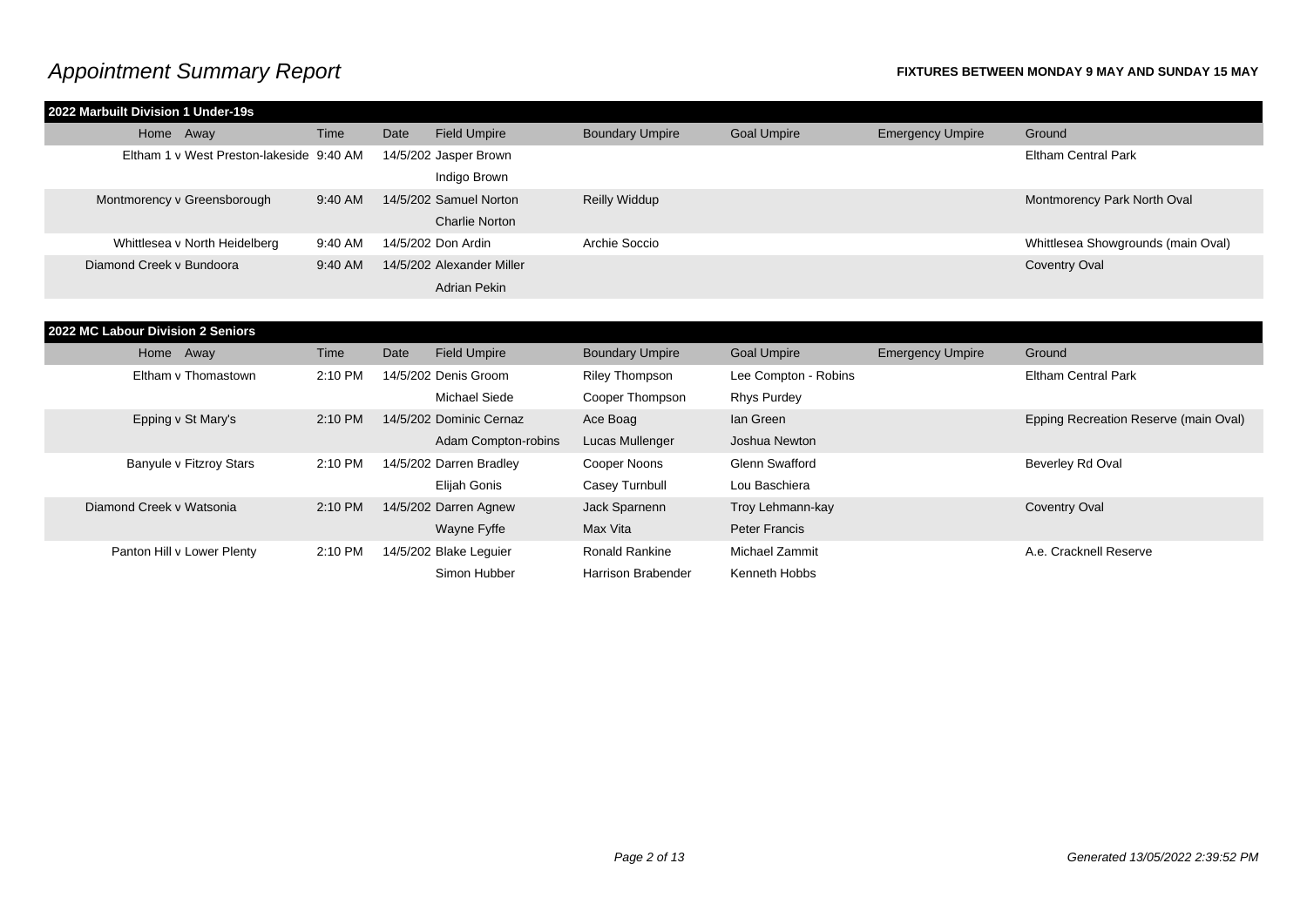| 2022 Division 2 Reserves           |                                              |          |      |                                       |                          |                       |                         |                                       |
|------------------------------------|----------------------------------------------|----------|------|---------------------------------------|--------------------------|-----------------------|-------------------------|---------------------------------------|
| Home Away                          |                                              | Time     | Date | <b>Field Umpire</b>                   | <b>Boundary Umpire</b>   | <b>Goal Umpire</b>    | <b>Emergency Umpire</b> | Ground                                |
|                                    | Eltham v Thomastown                          |          |      | 11:55 AM 14/5/202 Michael Siede       | Simon Knight             | <b>Rhys Purdey</b>    |                         | <b>Eltham Central Park</b>            |
|                                    |                                              |          |      |                                       |                          | <b>Stevie Short</b>   |                         |                                       |
|                                    | Epping v St Mary's                           |          |      | 11:55 AM 14/5/202 Adam Compton-robins | Aidan Ganter             | Joshua Newton         |                         | Epping Recreation Reserve (main Oval) |
|                                    |                                              |          |      |                                       | Luvshul Sodhi            | lan Green             |                         |                                       |
|                                    | Banyule v Fitzroy Stars                      |          |      | 11:55 AM 14/5/202 Elijah Gonis        | Jacob Glover             | Lou Baschiera         |                         | Beverley Rd Oval                      |
|                                    |                                              |          |      | Darren Bradley                        | <b>Aston Carrick</b>     | Glenn Swafford        |                         |                                       |
| Diamond Creek v Watsonia           |                                              | 11:55 AM |      | 14/5/202 Darren Agnew                 | <b>Max Halliwell</b>     | Troy Lehmann-kay      |                         | <b>Coventry Oval</b>                  |
|                                    |                                              |          |      | Wayne Fyffe                           |                          | <b>Peter Francis</b>  |                         |                                       |
|                                    | Panton Hill v Lower Plenty                   |          |      | 11:55 AM 14/5/202 Blake Leguier       |                          | Michael Zammit        |                         | A.e. Cracknell Reserve                |
|                                    |                                              |          |      | Simon Hubber                          |                          | Kenneth Hobbs         |                         |                                       |
|                                    |                                              |          |      |                                       |                          |                       |                         |                                       |
| 2022 Marbuilt Division 2 Under-19s |                                              |          |      |                                       |                          |                       |                         |                                       |
| Home Away                          |                                              | Time     | Date | <b>Field Umpire</b>                   | <b>Boundary Umpire</b>   | <b>Goal Umpire</b>    | <b>Emergency Umpire</b> | Ground                                |
|                                    | Banyule v West Preston-lakeside 9:40 AM      |          |      | 14/5/202 Ryan O'Grady                 |                          |                       |                         | Beverley Rd Oval                      |
|                                    |                                              |          |      | Grace Antoniou                        |                          |                       |                         |                                       |
|                                    | Laurimar v St Mary's                         | 9:40 AM  |      | 14/5/202 Geoffrey Nixon               |                          |                       |                         | Laurimar Reserve (main Oval)          |
|                                    | Kilmore v Lower Plenty                       | 9:40 AM  |      | 14/5/202 Cody Tulloch                 |                          |                       |                         | J.j. Clancy Reserve                   |
|                                    |                                              |          |      |                                       |                          |                       |                         |                                       |
|                                    | 2022 Heidelberg Golf Club Division 3 Seniors |          |      |                                       |                          |                       |                         |                                       |
| Home Away                          |                                              | Time     | Date | <b>Field Umpire</b>                   | <b>Boundary Umpire</b>   | <b>Goal Umpire</b>    | <b>Emergency Umpire</b> | Ground                                |
| Heidelberg West v Mernda           |                                              | 2:10 PM  |      | 14/5/202 Callum Dean                  | Elwin Jones              | <b>Craig Stephens</b> |                         | <b>Heidelberg Park</b>                |
|                                    |                                              |          |      | David Hobbs                           | <b>Bethany Fernandez</b> |                       |                         |                                       |
| Kilmore v Lalor                    |                                              | 2:10 PM  |      | 14/5/202 Cody Tulloch                 | Archie Soccio            | <b>William Wray</b>   |                         | J.j. Clancy Reserve                   |
|                                    |                                              |          |      | <b>Will Sedawie</b>                   | Paul Mcdonald            | Nathaniel Slode       |                         |                                       |
|                                    | Laurimar v South Morang                      | 2:10 PM  |      | 14/5/202 Matthew White                | Ryan Adrichem            | Lachlan Wood          |                         | Laurimar Reserve (main Oval)          |
|                                    |                                              |          |      | <b>Adrian Slode</b>                   | Harry Mckeown            | Daryl Ellis           |                         |                                       |
| Old Eltham Collegians v Reservoir  |                                              | 2:10 PM  |      | 14/5/202 Scott Walker                 | Ella Hutchison           | Fynn Moloney          |                         | <b>Eltham College</b>                 |
|                                    |                                              |          |      | Michael Christiansen                  | <b>Harrison Doody</b>    | Anthony Mahony        |                         |                                       |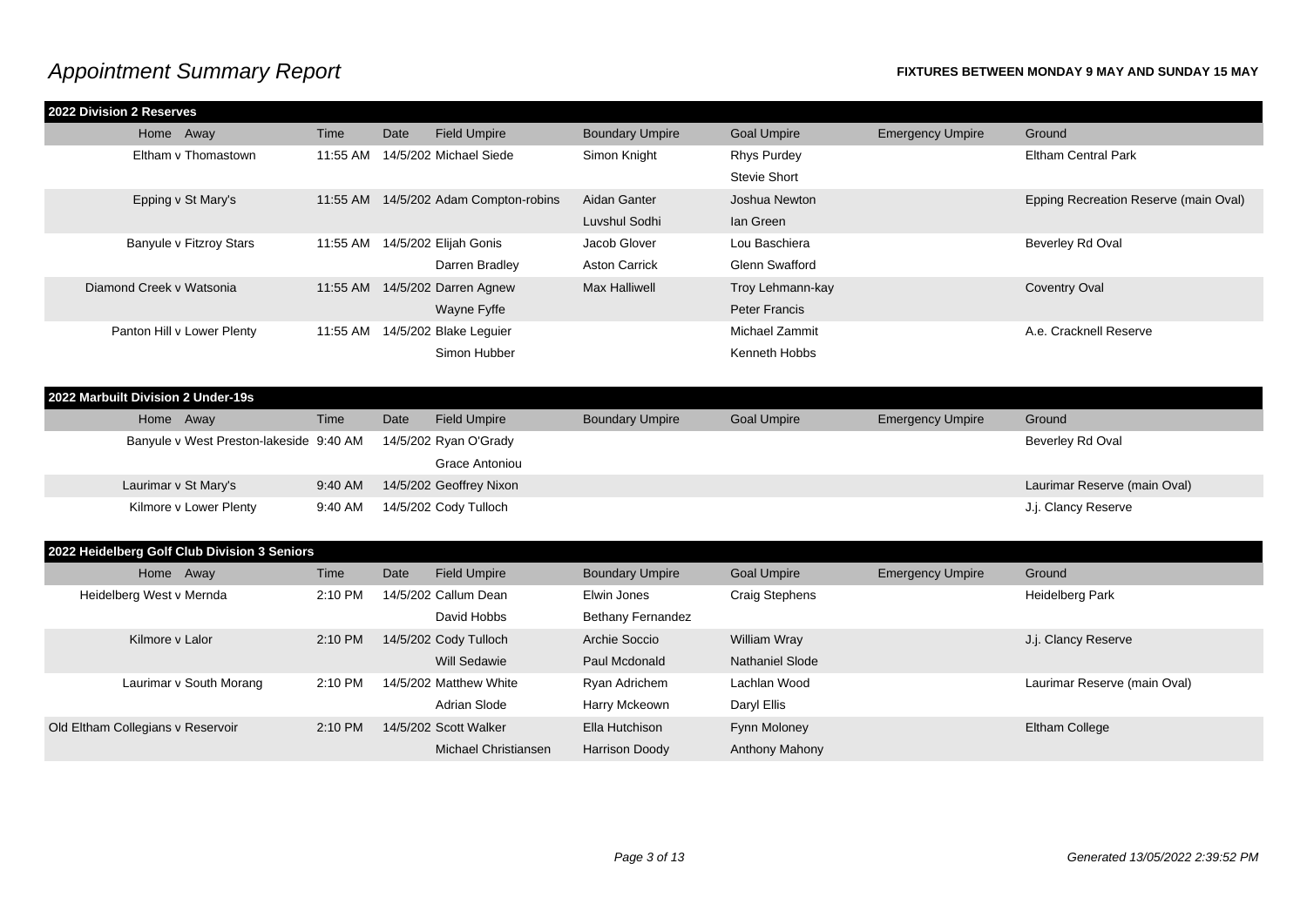| Home Away<br>Heidelberg West v Mernda         | Time     | Date |                                 |                             |                       |                         |                              |
|-----------------------------------------------|----------|------|---------------------------------|-----------------------------|-----------------------|-------------------------|------------------------------|
|                                               |          |      | <b>Field Umpire</b>             | <b>Boundary Umpire</b>      | <b>Goal Umpire</b>    | <b>Emergency Umpire</b> | Ground                       |
|                                               | 11:55 AM |      | 14/5/202 David Hobbs            |                             | <b>Craig Stephens</b> |                         | Heidelberg Park              |
|                                               |          |      | Callum Dean                     |                             | Benjamin Lyons        |                         |                              |
| Kilmore v Lalor                               | 11:55 AM |      | 14/5/202 Will Sedawie           | <b>Nathaniel Slode</b>      | <b>William Wray</b>   |                         | J.j. Clancy Reserve          |
| Laurimar v South Morang                       |          |      | 11:55 AM 14/5/202 Matthew White | <b>Marius Nixon</b>         | Lachlan Wood          |                         | Laurimar Reserve (main Oval) |
|                                               |          |      | Geoffrey Nixon                  |                             | Daryl Ellis           |                         |                              |
| Old Eltham Collegians v Reservoir             | 11:55 AM |      | 14/5/202 Scott Walker           | <b>Riley Coviello</b>       | Fynn Moloney          |                         | <b>Eltham College</b>        |
|                                               |          |      | Michael Christiansen            | Samuel Shell                | Anthony Mahony        |                         |                              |
|                                               |          |      |                                 |                             |                       |                         |                              |
| 2022 Marbuilt Division 3 Under-19s            |          |      |                                 |                             |                       |                         |                              |
| Home Away                                     | Time     | Date | <b>Field Umpire</b>             | <b>Boundary Umpire</b>      | <b>Goal Umpire</b>    | <b>Emergency Umpire</b> | Ground                       |
| Macleod v Eltham 2                            | 9:40 AM  |      | 14/5/202 Austin Welsh           | <b>Riley Keating</b>        |                       |                         | <b>Dewinton Park</b>         |
|                                               |          |      | Ned Welsh                       | Dylan Keating               |                       |                         |                              |
| Hurstbridge v South Morang                    | 9:40 AM  |      | 14/5/202 Brian Moore            | <b>Christopher Mcdowell</b> |                       |                         | Ben Frilay Oval (main Oval)  |
|                                               |          |      | Craig Herman                    | Jayden Tan                  |                       |                         |                              |
| Watsonia v Mernda                             | 9:40 AM  |      | 14/5/202 Nathaniel Loorham      | Ashton Locklier             |                       |                         | <b>Binnak Park</b>           |
|                                               |          |      | <b>Briley Butler</b>            | Jack Sparnenn               |                       |                         |                              |
|                                               |          |      |                                 |                             |                       |                         |                              |
| 2022 Winning Edge Division 1 Women's          |          |      |                                 |                             |                       |                         |                              |
| Home Away                                     | Time     | Date | <b>Field Umpire</b>             | <b>Boundary Umpire</b>      | <b>Goal Umpire</b>    | <b>Emergency Umpire</b> | Ground                       |
| West Preston-lakeside 1 v Darebin 1           | 3:00 PM  |      | 15/5/202 Kieran Doran           | Ella Hutchison              |                       |                         | J.e. Moore Park (main Oval)  |
|                                               |          |      |                                 | Philip Begg                 |                       |                         |                              |
| Diamond Creek Women's 1 v Greensborough       | 3:00 PM  |      | 15/5/202 Wayne Fyffe            | Jacob Holzer                |                       |                         | Plenty Park Oval             |
|                                               |          |      | <b>Robbie Davey</b>             |                             |                       |                         |                              |
| Vu Western Spurs v Heidelberg 1               | 3:00 PM  |      | 15/5/202 Brian Moore            |                             |                       |                         | Henry Turner Reserve         |
|                                               |          |      | Craig Herman                    |                             |                       |                         |                              |
| Montmorency 1 v Lower Plenty-bundoora 1:15 PM |          |      | 15/5/202 Kevin Green            | Alex Coop                   | Tharindi Senanayake   |                         | Montmorency Park North Oval  |
|                                               |          |      | Peter James                     | Sebastian Butler-suarez     | Kenneth Hobbs         |                         |                              |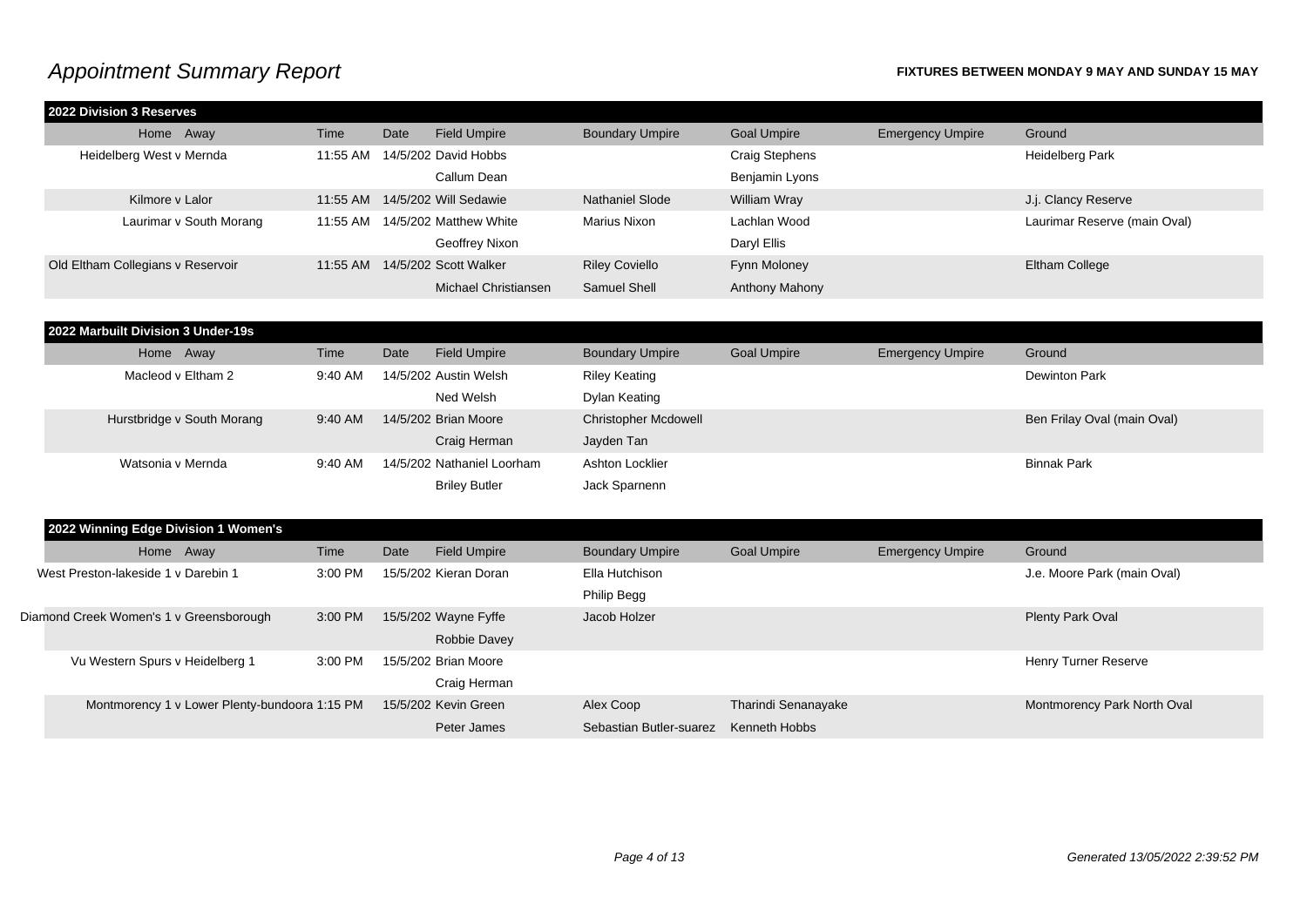| 2022 SG Print & Paper Division 2 Women's |         |      |                               |                             |                       |                         |                             |
|------------------------------------------|---------|------|-------------------------------|-----------------------------|-----------------------|-------------------------|-----------------------------|
| Home Away                                | Time    | Date | <b>Field Umpire</b>           | <b>Boundary Umpire</b>      | <b>Goal Umpire</b>    | <b>Emergency Umpire</b> | Ground                      |
| Darebin 2 v Whittlesea                   | 3:00 PM |      | 15/5/202 William Wray         |                             | Lou Baschiera         |                         | A.h. Capp Reserve           |
|                                          |         |      | Catherine Wray                |                             | <b>Trevor Staples</b> |                         |                             |
| St Mary's v Diamond Creek Womer 3:00 PM  |         |      | 15/5/202 Michael Christiansen | <b>Christopher Mcdowell</b> | Owen Davies           |                         | A.k. Lines Reserve          |
|                                          |         |      |                               |                             | Lee Compton - Robins  |                         |                             |
| Montmorency 2 v Banyule                  | 3:00 PM |      | 15/5/202 Kevin Green          | <b>Bethany Fernandez</b>    | Anthony Flannery      |                         | Montmorency Park North Oval |
|                                          |         |      | Peter James                   | Yucen Kang                  | Kenneth Hobbs         |                         |                             |
| Fitzroy Stars v Eltham                   | 3:00 PM |      | 15/5/202 Sean Lowe            | Luvshul Sodhi               |                       |                         | Sir Douglas Nicholls Oval   |
|                                          |         |      |                               | Joshua Nicholas             |                       |                         |                             |

| 2022 Cleaning Melbourne Division 3 Women's |         |      |                        |                         |                    |                         |                                         |  |  |  |
|--------------------------------------------|---------|------|------------------------|-------------------------|--------------------|-------------------------|-----------------------------------------|--|--|--|
| Home Away                                  | Time    | Date | <b>Field Umpire</b>    | <b>Boundary Umpire</b>  | <b>Goal Umpire</b> | <b>Emergency Umpire</b> | Ground                                  |  |  |  |
| Wallan v West Preston-lakeside 3:00 PM     |         |      | 15/5/202 Tarkyn Lennox |                         |                    |                         | Wallan Recreational Reserve (main Oval) |  |  |  |
| Mernda y Laurimar                          | 3:00 PM |      | 15/5/202 Amanda Mowlam |                         | Troy Lehmann-kay   |                         | Waterview Recreation Reserve (oval 1)   |  |  |  |
|                                            |         |      |                        |                         | Peter Francis      |                         |                                         |  |  |  |
| Heidelberg 2 v Hurstbridge                 | 4:45 PM |      | 15/5/202 Jamie Davey   | <b>Charlotte Spiden</b> | Joshua Newton      |                         | <b>Warringal Park</b>                   |  |  |  |
|                                            |         |      |                        | Aidan Ganter            | Laura Crick        |                         |                                         |  |  |  |

| 2022 Under 18 Girls |                            |                                       |          |          |                                       |                        |                    |                         |                                     |
|---------------------|----------------------------|---------------------------------------|----------|----------|---------------------------------------|------------------------|--------------------|-------------------------|-------------------------------------|
|                     | Home Away                  |                                       | Time     | Date     | <b>Field Umpire</b>                   | <b>Boundary Umpire</b> | <b>Goal Umpire</b> | <b>Emergency Umpire</b> | Ground                              |
|                     | South Morang v Montmorency |                                       | 1:30 PM  | 15/5/202 |                                       |                        |                    |                         | Mill Park Lakes Reserve (main Oval) |
|                     | Rangers v Wallan           |                                       |          |          | 12:00 PM 15/5/202 Adam Compton-robins |                        |                    |                         | Bundoora Park Oval                  |
|                     |                            | Kilmore v Diamond Creek Womer 3:00 PM |          |          | 15/5/202 Dylan Literski               |                        |                    |                         | J.j. Clancy Reserve                 |
|                     |                            |                                       |          |          | Paul Mcdonald                         |                        |                    |                         |                                     |
|                     | Whittlesea y Laurimar      |                                       | 11:45 AM |          | 15/5/202 Austin Welsh                 |                        |                    |                         | Whittlesea Showgrounds (main Oval)  |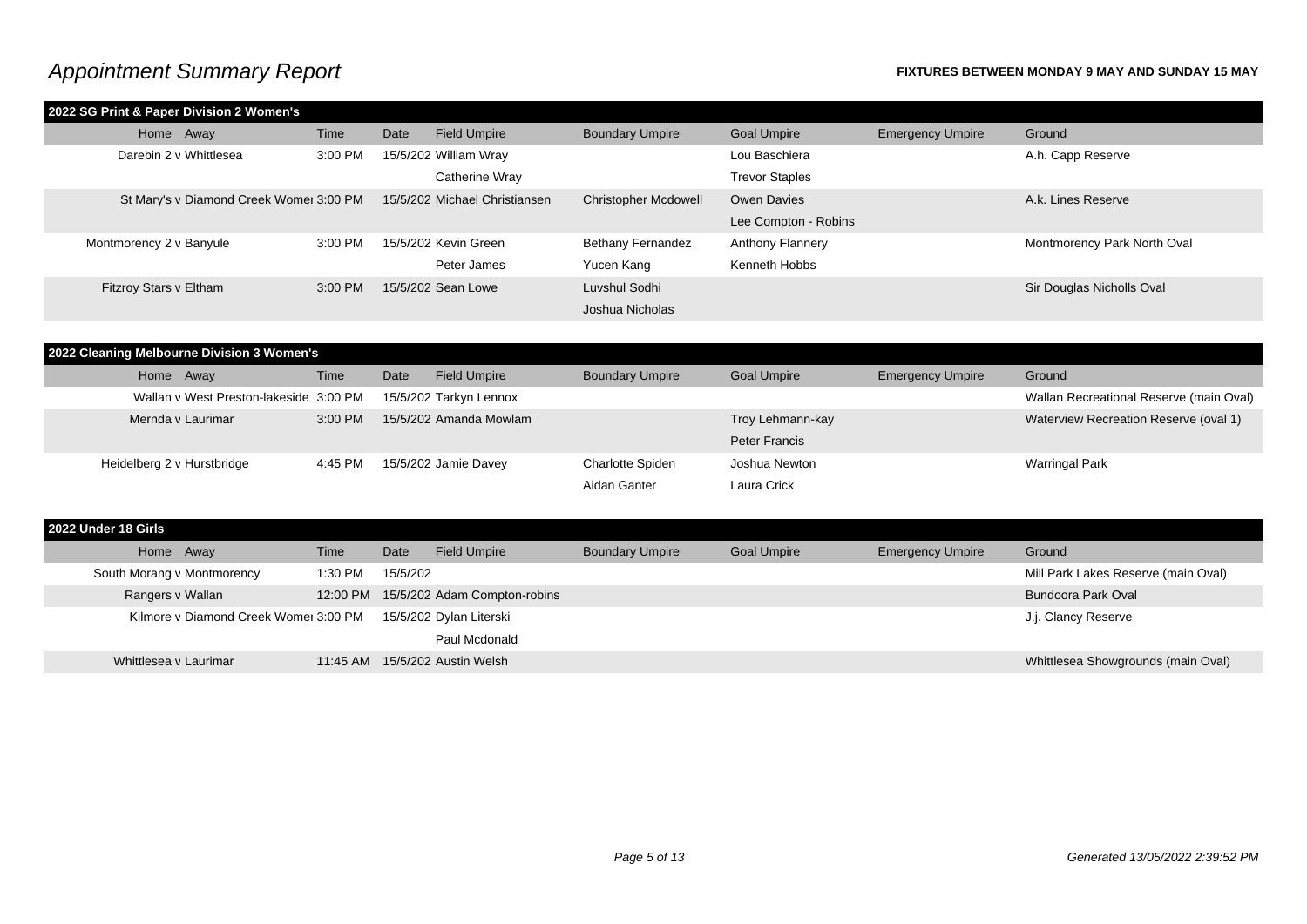| 2022 Under 17 Blue             |                                              |           |      |                                 |                        |                    |                         |                                     |
|--------------------------------|----------------------------------------------|-----------|------|---------------------------------|------------------------|--------------------|-------------------------|-------------------------------------|
| Home Away                      |                                              | Time      | Date | <b>Field Umpire</b>             | <b>Boundary Umpire</b> | <b>Goal Umpire</b> | <b>Emergency Umpire</b> | Ground                              |
| Yarrambat v Epping             |                                              | 3:00 PM   |      | 15/5/202 Thomas Centorino       |                        |                    |                         | Yarrambat War Memorial Park         |
|                                |                                              |           |      | Zack Ferguson                   |                        |                    |                         |                                     |
| Diamond Creek v Laurimar       |                                              | 3:00 PM   |      | 15/5/202 Adrian Pekin           |                        |                    |                         | <b>Coventry Oval</b>                |
|                                |                                              |           |      | Julian Maccioni                 |                        |                    |                         |                                     |
| Whittlesea v Research          |                                              | 3:00 PM   |      | 15/5/202 Will Sedawie           |                        |                    |                         | Whittlesea Showgrounds (main Oval)  |
|                                |                                              |           |      | Liam Watson                     |                        |                    |                         |                                     |
|                                |                                              |           |      |                                 |                        |                    |                         |                                     |
| 2022 Under 17 Red              |                                              |           |      |                                 |                        |                    |                         |                                     |
| Home Away                      |                                              | Time      | Date | <b>Field Umpire</b>             | <b>Boundary Umpire</b> | <b>Goal Umpire</b> | <b>Emergency Umpire</b> | Ground                              |
| Montmorency v Eltham           |                                              |           |      | 11:30 AM 15/5/202 Michael Siede |                        |                    |                         | Montmorency Park North Oval         |
|                                |                                              |           |      | Grace Antoniou                  |                        |                    |                         |                                     |
|                                | Keon Park v Greensborough                    | 2:00 PM   |      | 15/5/202 Simon Hubber           |                        |                    |                         | J.c. Donath Reserve                 |
| West Preston-lakeside v Wallan |                                              | $1:15$ PM |      | 15/5/202 Kieran Doran           |                        |                    |                         | J.e. Moore Park (main Oval)         |
|                                |                                              |           |      |                                 |                        |                    |                         |                                     |
| 2022 Under 16 Blue             |                                              |           |      |                                 |                        |                    |                         |                                     |
| Home Away                      |                                              | Time      | Date | <b>Field Umpire</b>             | <b>Boundary Umpire</b> | <b>Goal Umpire</b> | <b>Emergency Umpire</b> | Ground                              |
| Diamond Creek v Laurimar       |                                              | 1:15 PM   |      | 15/5/202 Adrian Pekin           |                        |                    |                         | Coventry Oval                       |
|                                |                                              |           |      | Julian Maccioni                 |                        |                    |                         |                                     |
| Yarrambat v Eltham             |                                              | 1:15 PM   |      | 15/5/202 Thomas Centorino       |                        |                    |                         | Yarrambat War Memorial Park         |
|                                |                                              |           |      | Zack Ferguson                   |                        |                    |                         |                                     |
|                                | Kilmore v Montmorency                        | 1:15 PM   |      | 15/5/202 Dylan Literski         |                        |                    |                         | J.j. Clancy Reserve                 |
|                                |                                              |           |      | Paul Mcdonald                   |                        |                    |                         |                                     |
|                                |                                              |           |      |                                 |                        |                    |                         |                                     |
| 2022 Under 16 Red              |                                              |           |      |                                 |                        |                    |                         |                                     |
| Home Away                      |                                              | Time      | Date | <b>Field Umpire</b>             | <b>Boundary Umpire</b> | <b>Goal Umpire</b> | <b>Emergency Umpire</b> | Ground                              |
|                                | South Morang v West Preston-lakeside 3:00 PM |           |      | 15/5/202 Gerard Large           |                        |                    |                         | Mill Park Lakes Reserve (main Oval) |
| Bundoora Park v Epping         |                                              | 1:30 PM   |      | 15/5/202 Adam Compton-robins    |                        |                    |                         | <b>Bundoora Park Oval</b>           |
| Whittlesea v Research          |                                              | 1:15 PM   |      | 15/5/202 Will Sedawie           |                        |                    |                         | Whittlesea Showgrounds (main Oval)  |
|                                |                                              |           |      | Liam Watson                     |                        |                    |                         |                                     |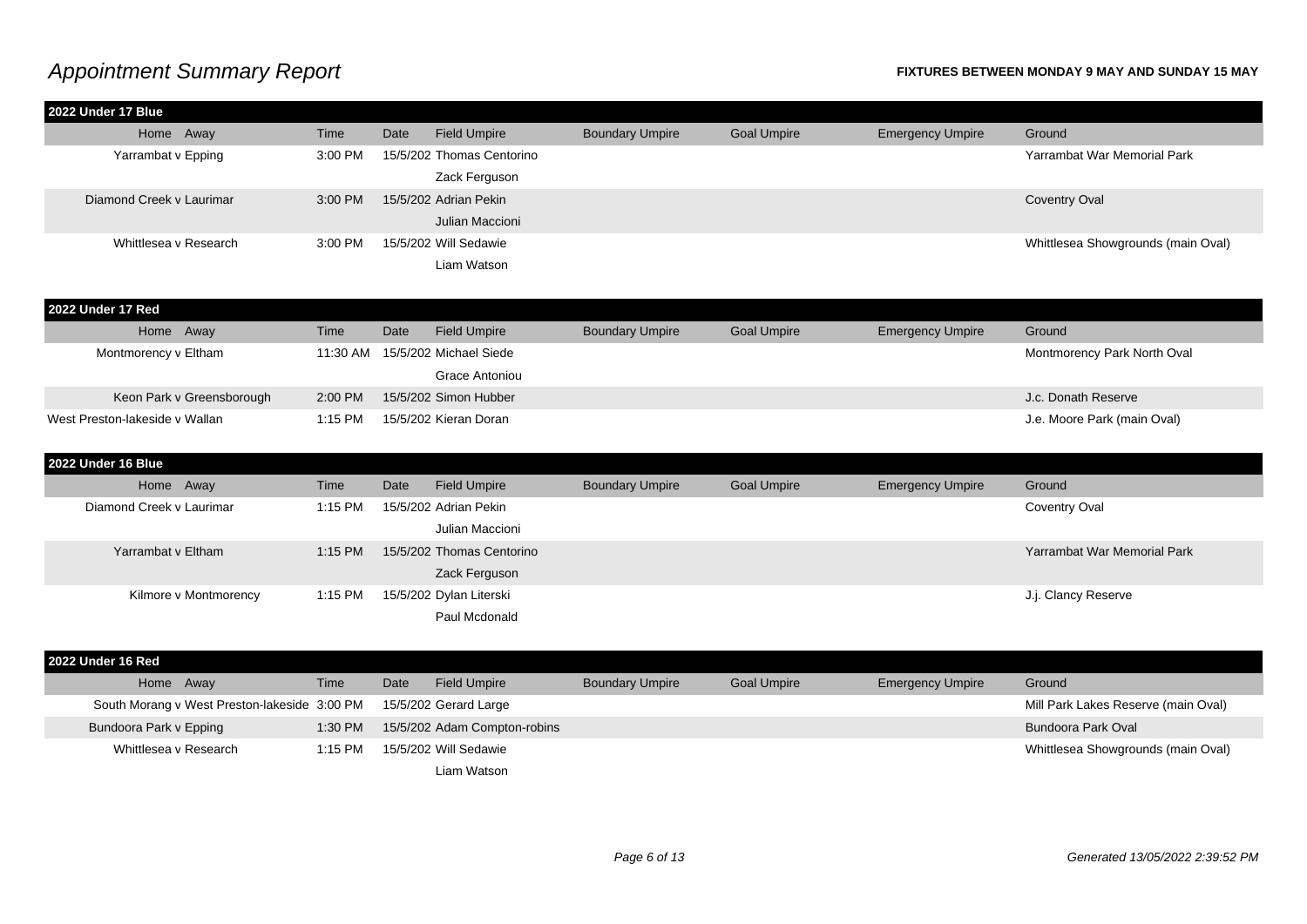| 2022 Under 16 Girls Blue                                 |          |      |                           |                        |                    |                         |                                         |
|----------------------------------------------------------|----------|------|---------------------------|------------------------|--------------------|-------------------------|-----------------------------------------|
| Home Away                                                | Time     | Date | <b>Field Umpire</b>       | <b>Boundary Umpire</b> | <b>Goal Umpire</b> | <b>Emergency Umpire</b> | Ground                                  |
| Laurimar v Eltham                                        | 11:45 AM |      | 15/5/202 Jackson Ryan     |                        |                    |                         | Laurimar Reserve (school Oval)          |
| Diamond Creek Women's Blue v Diamond Creek Womer 1:30 PM |          |      | 15/5/202 Wayne Fyffe      |                        |                    |                         | Plenty Park Oval                        |
| Research v Epping                                        | 1:30 PM  |      | 15/5/202 Liam White       |                        |                    |                         | <b>Research Park</b>                    |
|                                                          |          |      |                           |                        |                    |                         |                                         |
| 2022 Under 16 Girls Red                                  |          |      |                           |                        |                    |                         |                                         |
| Home Away                                                | Time     | Date | <b>Field Umpire</b>       | <b>Boundary Umpire</b> | <b>Goal Umpire</b> | <b>Emergency Umpire</b> | Ground                                  |
| Montmorency White v Whittlesea                           | 3:00 PM  |      | 15/5/202 Lachlan Agnew    |                        |                    |                         | Montmorency Park South Oval             |
| Darebin v Mill Park                                      | 1:30 PM  |      | 15/5/202 Matthew Simmonds |                        |                    |                         | A.h. Capp Reserve                       |
| Montmorency Black v Wallan                               | 12:00 PM |      | 15/5/202 Yucen Kang       |                        |                    |                         | Montmorency Park South Oval             |
| Hurstbridge v Yarrambat                                  | 2:30 PM  |      | 15/5/202 Ethan Holt       |                        |                    |                         | Ben Frilay Oval (main Oval)             |
|                                                          |          |      |                           |                        |                    |                         |                                         |
| 2022 Under 15 Blue                                       |          |      |                           |                        |                    |                         |                                         |
| Home Away                                                | Time     | Date | <b>Field Umpire</b>       | <b>Boundary Umpire</b> | <b>Goal Umpire</b> | <b>Emergency Umpire</b> | Ground                                  |
| South Morang Blue v Whittlesea                           | 10:15 AM |      | 15/5/202 Darren Bradley   |                        |                    |                         | Mill Park Lakes Reserve (main Oval)     |
| Epping v Montmorency                                     | 1:15 PM  |      | 15/5/202 Alexander Miller |                        |                    |                         | Epping Recreation Reserve (main Oval)   |
| Yarrambat v Eltham Black                                 | 11:30 AM |      | 15/5/202 Paul Dinneen     |                        |                    |                         | Yarrambat War Memorial Park             |
|                                                          |          |      |                           |                        |                    |                         |                                         |
| 2022 Under 15 Red                                        |          |      |                           |                        |                    |                         |                                         |
| Home Away                                                | Time     | Date | <b>Field Umpire</b>       | <b>Boundary Umpire</b> | <b>Goal Umpire</b> | <b>Emergency Umpire</b> | Ground                                  |
| Laurimar y Eltham Red                                    | 1:15 PM  |      | 15/5/202 Daniel Coley     |                        |                    |                         | Laurimar Reserve (school Oval)          |
| Research v Kilmore                                       | 3:00 PM  |      | 15/5/202 Michael Siede    |                        |                    |                         | <b>Research Park</b>                    |
| Wallan v Diamond Creek                                   | 1:15 PM  |      | 15/5/202 Tarkyn Lennox    |                        |                    |                         | Wallan Recreational Reserve (main Oval) |
| Mernda v South Morang Gold                               | 1:15 PM  |      | 15/5/202 Dylan Jablonski  |                        |                    |                         | Waterview Recreation Reserve (oval 1)   |
|                                                          |          |      |                           |                        |                    |                         |                                         |
| 2022 Under 14 Blue                                       |          |      |                           |                        |                    |                         |                                         |
| Home Away                                                | Time     | Date | <b>Field Umpire</b>       | <b>Boundary Umpire</b> | <b>Goal Umpire</b> | <b>Emergency Umpire</b> | Ground                                  |
| Laurimar Black v Yarrambat                               | 3:00 PM  |      | 15/5/202 Daniel Coley     |                        |                    |                         | Laurimar Reserve (school Oval)          |
| South Morang v Eltham Black                              | 12:00 PM |      | 15/5/202 Darren Bradley   |                        |                    |                         | Mill Park Lakes Reserve (main Oval)     |
| Mill Park Blue v Montmorency Black                       | 3:00 PM  |      | 15/5/202 Henry Hamilton   |                        |                    |                         | Redleap Reserve                         |
|                                                          |          |      |                           |                        |                    |                         |                                         |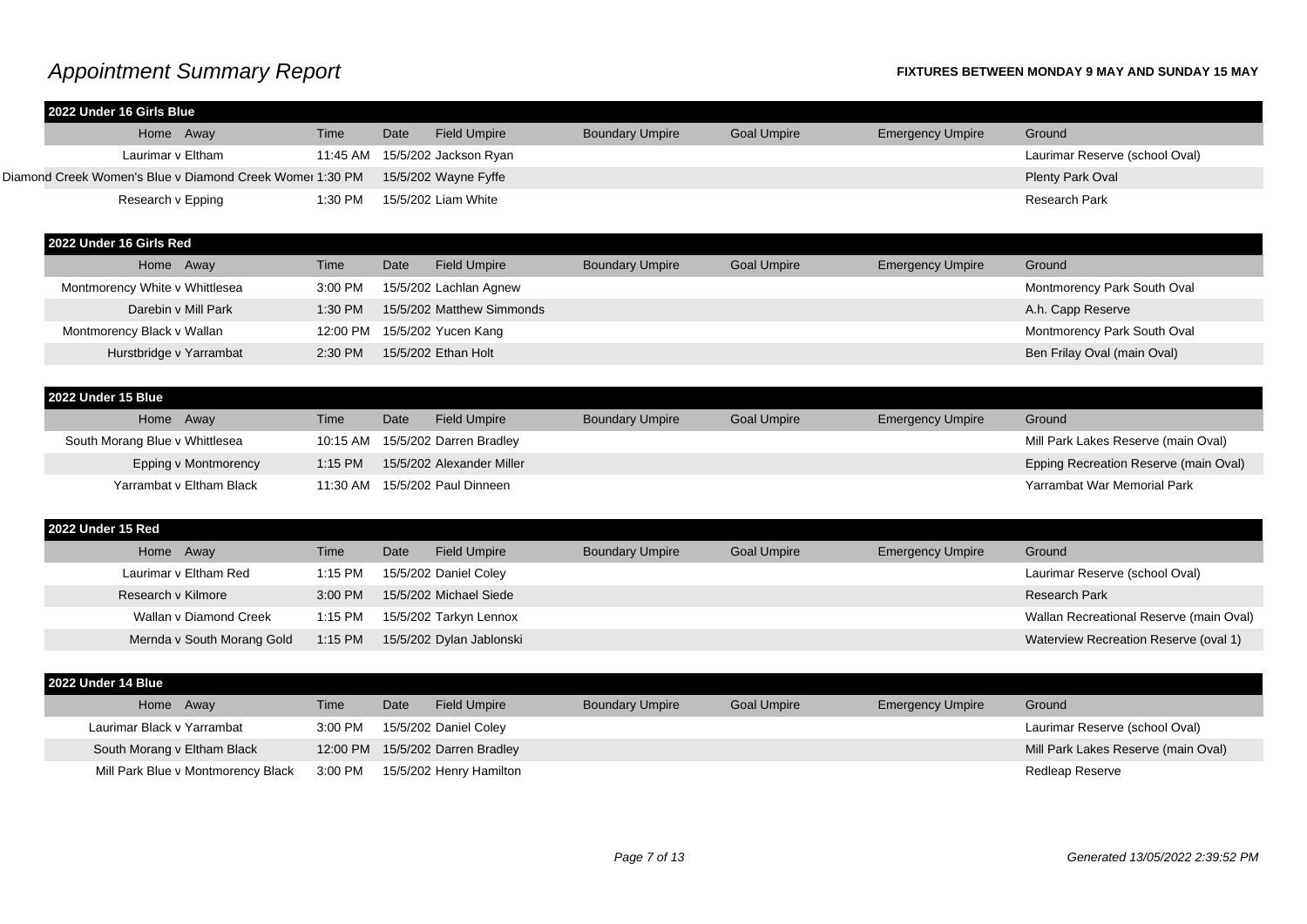| 2022 Under 14 Red                    |                                |          |          |                                   |                        |                    |                         |                                         |
|--------------------------------------|--------------------------------|----------|----------|-----------------------------------|------------------------|--------------------|-------------------------|-----------------------------------------|
| Home Away                            |                                | Time     | Date     | <b>Field Umpire</b>               | <b>Boundary Umpire</b> | <b>Goal Umpire</b> | <b>Emergency Umpire</b> | Ground                                  |
| Diamond Creek v Eltham Red           |                                | 11:45 AM |          | 15/5/202 Brooke Plummer           |                        |                    |                         | Coventry Oval                           |
|                                      | Wallan v Whittlesea            | 11:45 AM | 15/5/202 |                                   |                        |                    |                         | Wallan Recreational Reserve (main Oval) |
| Greensborough v Kilmore              |                                | 1:30 PM  |          | 15/5/202 Matthew Tutera           |                        |                    |                         | Anthony Beale Reserve (bottom Oval)     |
| 2022 Under 14 Green                  |                                |          |          |                                   |                        |                    |                         |                                         |
| Home Away                            |                                | Time     | Date     | <b>Field Umpire</b>               | <b>Boundary Umpire</b> | <b>Goal Umpire</b> | <b>Emergency Umpire</b> | Ground                                  |
|                                      | Keon Park v Laurimar Teal      | 12:30 PM |          | 15/5/202 Simon Hubber             |                        |                    |                         | J.c. Donath Reserve                     |
|                                      | Mernda v Mill Park White       |          |          | 11:45 AM 15/5/202 Dylan Jablonski |                        |                    |                         | Waterview Recreation Reserve (oval 1)   |
|                                      |                                |          |          |                                   |                        |                    |                         |                                         |
| 2022 Under 14 Girls Blue             |                                |          |          |                                   |                        |                    |                         |                                         |
| Home Away                            |                                | Time     | Date     | <b>Field Umpire</b>               | <b>Boundary Umpire</b> | <b>Goal Umpire</b> | <b>Emergency Umpire</b> | Ground                                  |
|                                      | Eltham v Yarrambat             | 3:00 PM  |          | 15/5/202 Jasper Brown             |                        |                    |                         | <b>Eltham Central Park</b>              |
| Research v Epping                    |                                | 12:00 PM |          | 15/5/202 Liam White               |                        |                    |                         | <b>Research Park</b>                    |
| Diamond Creek Women's v South Morang |                                | 12:00 PM |          | 15/5/202 Wayne Fyffe              |                        |                    |                         | Plenty Park Oval                        |
| Mernda y Laurimar                    |                                | 1:00 PM  |          | 15/5/202 Nathaniel Slode          |                        |                    |                         | Waterview Recreation Reserve (oval 2)   |
|                                      |                                |          |          |                                   |                        |                    |                         |                                         |
| 2022 Under 14 Girls Red              |                                |          |          |                                   |                        |                    |                         |                                         |
| Home Away                            |                                | Time     | Date     | <b>Field Umpire</b>               | <b>Boundary Umpire</b> | <b>Goal Umpire</b> | <b>Emergency Umpire</b> | Ground                                  |
|                                      | Wallan v Montmorency Black     | 11:45 AM |          | 15/5/202 Brendan Lennox           |                        |                    |                         | Wallan Recreational Reserve (back Oval) |
| Darebin v Kilmore                    |                                | 12:00 PM |          | 15/5/202 Matthew Simmonds         |                        |                    |                         | A.h. Capp Reserve                       |
|                                      | Whittlesea v Montmorency White | 3:00 PM  |          | 15/5/202 Mitchell Maruff          |                        |                    |                         | A.f. Walker Recreation Reserve          |
|                                      |                                |          |          |                                   |                        |                    |                         |                                         |
| 2022 Under 13 Blue                   |                                |          |          |                                   |                        |                    |                         |                                         |
| Home Away                            |                                | Time     | Date     | <b>Field Umpire</b>               | <b>Boundary Umpire</b> | <b>Goal Umpire</b> | <b>Emergency Umpire</b> | Ground                                  |
| Laurimar Black v Eltham Black        |                                | 1:00 PM  |          | 15/5/202 Bailey Rigg              |                        |                    |                         | Laurimar Reserve (main Oval)            |
| Whittlesea v Kilmore                 |                                | 10:15 AM |          | 15/5/202 Austin Welsh             |                        |                    |                         | Whittlesea Showgrounds (main Oval)      |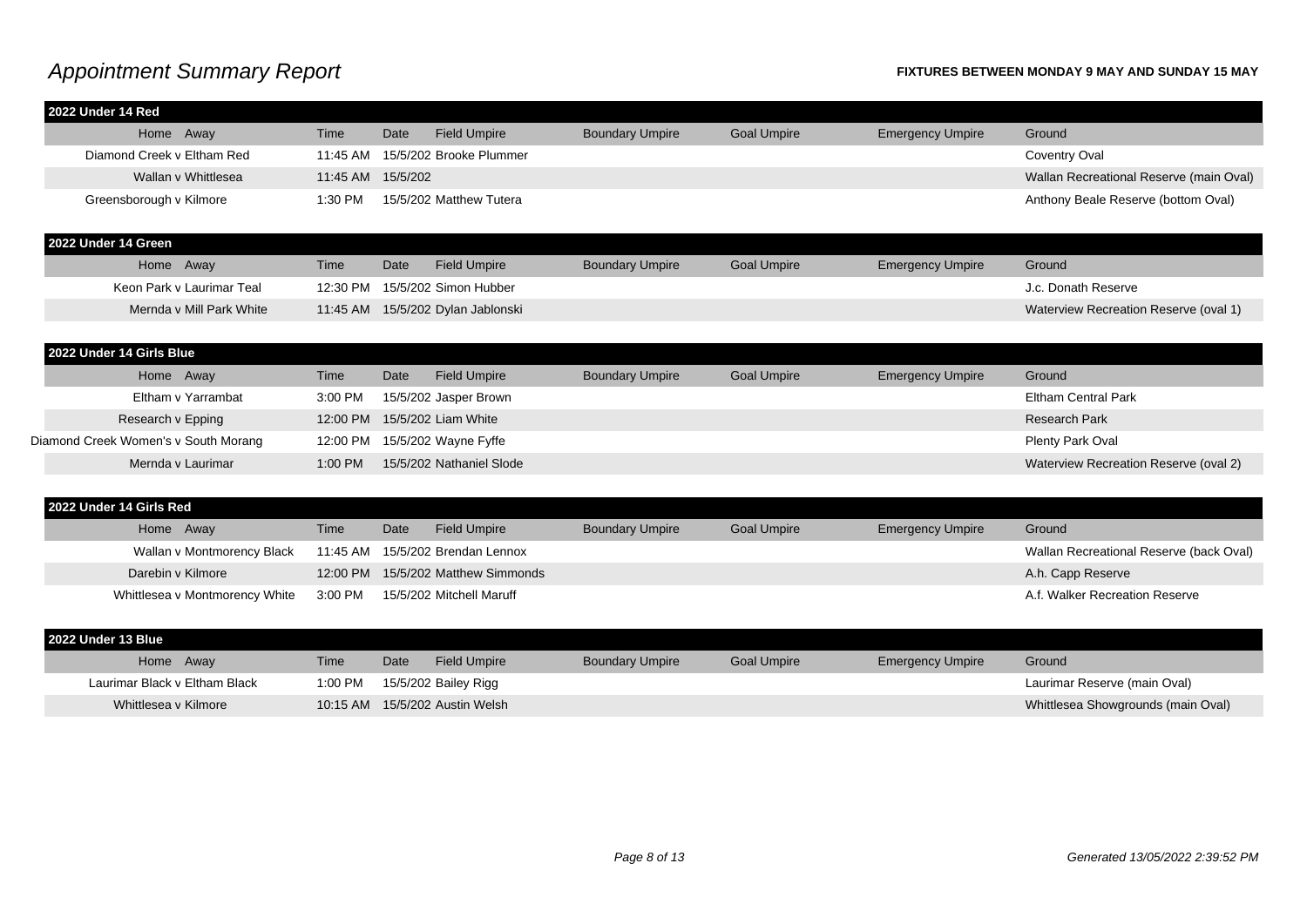| 2022 Under 13 Red                      |                   |      |                                   |                        |                    |                         |                                         |
|----------------------------------------|-------------------|------|-----------------------------------|------------------------|--------------------|-------------------------|-----------------------------------------|
| Home Away                              | Time              | Date | <b>Field Umpire</b>               | <b>Boundary Umpire</b> | <b>Goal Umpire</b> | <b>Emergency Umpire</b> | Ground                                  |
| South Morang v Yarrambat               |                   |      | 10:30 AM 15/5/202 Harshul Sodhi   |                        |                    |                         | Mill Park Lakes Reserve (back Oval)     |
| Wallan v Montmorency                   |                   |      | 10:15 AM 15/5/202 James Kelly     |                        |                    |                         | Wallan Recreational Reserve (main Oval) |
| West Preston-lakeside v Diamond Creek  |                   |      | 11:45 AM 15/5/202 Kristian Lawson |                        |                    |                         | J.e. Moore Park (main Oval)             |
| Research v Epping                      |                   |      | 10:30 AM 15/5/202 Charlie Norton  |                        |                    |                         | <b>Research Park</b>                    |
| 2022 Under 13 Green                    |                   |      |                                   |                        |                    |                         |                                         |
| Home Away                              | Time              | Date | <b>Field Umpire</b>               | <b>Boundary Umpire</b> | <b>Goal Umpire</b> | <b>Emergency Umpire</b> | Ground                                  |
| Greensborough v Eltham Red             | 12:00 PM          |      | 15/5/202 Matthew Tutera           |                        |                    |                         | Anthony Beale Reserve (bottom Oval)     |
| West Ivanhoe y Laurimar Teal           | 1:15 PM           |      | 15/5/202 Daniel Anderson          |                        |                    |                         | Seddon Reserve                          |
| Hurstbridge v Mernda Red               | 1:00 PM           |      | 15/5/202 Ethan Holt               |                        |                    |                         | Ben Frilay Oval (main Oval)             |
| 2022 Under 12 Blue                     |                   |      |                                   |                        |                    |                         |                                         |
| Home Away                              | Time              | Date | <b>Field Umpire</b>               | <b>Boundary Umpire</b> | <b>Goal Umpire</b> | <b>Emergency Umpire</b> | Ground                                  |
| West Preston-lakeside v Yarrambat      |                   |      | 10:15 AM 15/5/202 Elijah Gonis    |                        |                    |                         | J.e. Moore Park (main Oval)             |
| Greensborough White v Eltham Red       | 10:30 AM 15/5/202 |      |                                   |                        |                    |                         | Anthony Beale Reserve (bottom Oval)     |
| Mill Park v Eltham Black               | 1:30 PM           |      | 15/5/202 Henry Hamilton           |                        |                    |                         | Redleap Reserve                         |
| Diamond Creek Creekers v Montmorency   |                   |      | 10:15 AM 15/5/202 Brooke Plummer  |                        |                    |                         | <b>Coventry Oval</b>                    |
| 2022 Under 12 Red                      |                   |      |                                   |                        |                    |                         |                                         |
| Home Away                              | Time              | Date | <b>Field Umpire</b>               | <b>Boundary Umpire</b> | <b>Goal Umpire</b> | <b>Emergency Umpire</b> | Ground                                  |
| Whittlesea v Epping                    | 1:30 PM           |      | 15/5/202 Mitchell Maruff          |                        |                    |                         | A.f. Walker Recreation Reserve          |
| Mernda v Laurimar Black                |                   |      | 10:15 AM 15/5/202 Jak Bartlett    |                        |                    |                         | Waterview Recreation Reserve (oval 1)   |
| Research v Greensborough Green 9:00 AM |                   |      | 15/5/202 Charlie Norton           |                        |                    |                         | <b>Research Park</b>                    |
| Kilmore v South Morang                 | 11:45 AM 15/5/202 |      |                                   |                        |                    |                         | J.j. Clancy Reserve                     |
| 2022 Under 12 Green                    |                   |      |                                   |                        |                    |                         |                                         |
| $L_{\alpha}$ $\Delta$ $\mu$            | Time              | Data | Eigld Umpire                      | Doundary Umpire        | Coollmnize         | Emergeneur Umpire       | $C$ round                               |

| Home Away                                                       | Time              | Date | <b>Field Umpire</b>             | <b>Boundary Umpire</b> | <b>Goal Umpire</b> | <b>Emergency Umpire</b> | Ground                         |
|-----------------------------------------------------------------|-------------------|------|---------------------------------|------------------------|--------------------|-------------------------|--------------------------------|
| Keon Park v Diamond Creek Demor 11:00 AM 15/5/202 Fraser Bryans |                   |      |                                 |                        |                    |                         | J.c. Donath Reserve            |
| Laurimar Teal v Wallan                                          |                   |      | 10:15 AM 15/5/202 Harry Mckeown |                        |                    |                         | Laurimar Reserve (school Oval) |
| Hurstbridge v Panton Hill                                       | 11:30 AM 15/5/202 |      |                                 |                        |                    |                         | Ben Frilay Oval (main Oval)    |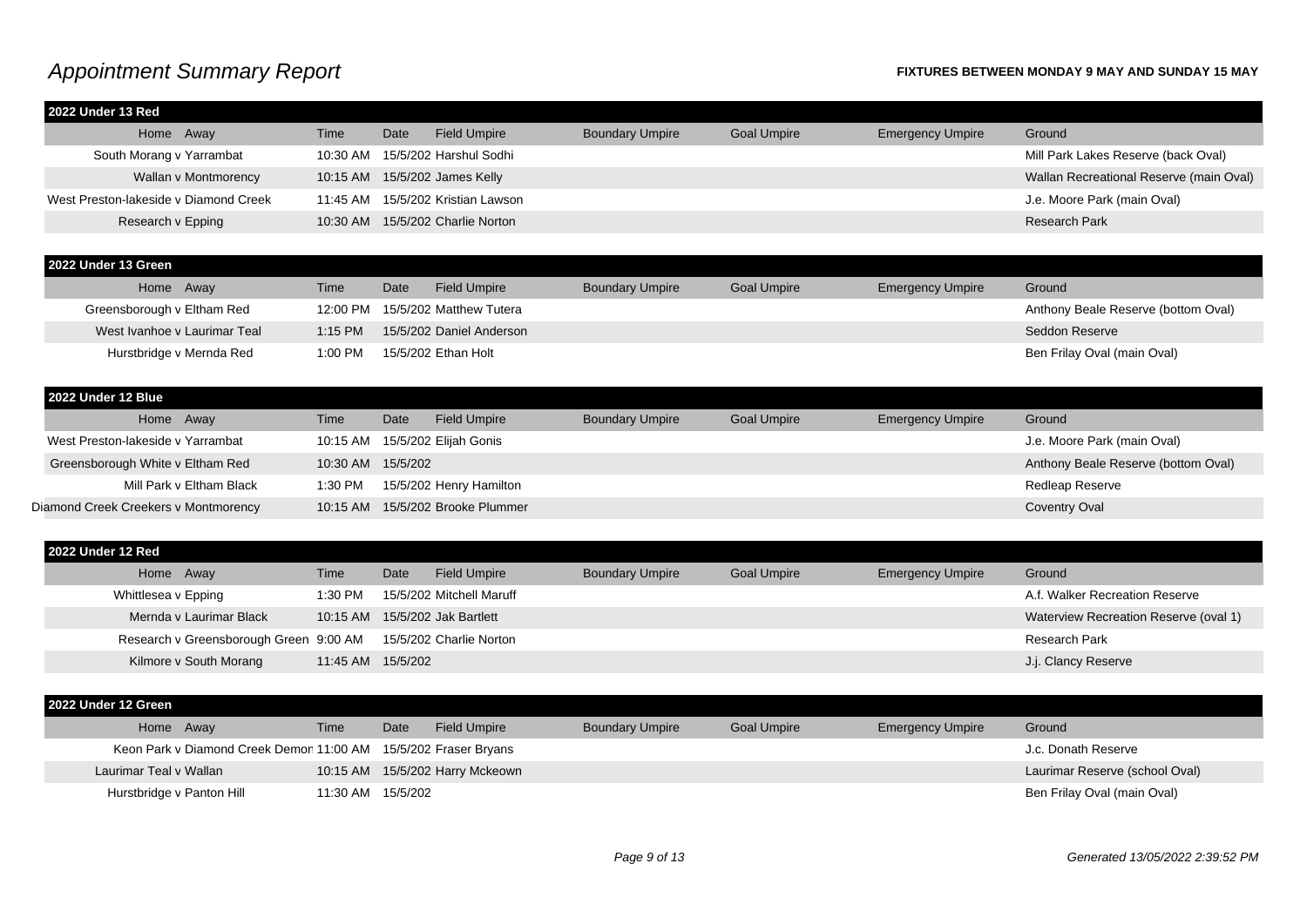| 2022 Under 12 Girls Blue                                       |                   |          |                                                          |                        |                    |                         |                                         |
|----------------------------------------------------------------|-------------------|----------|----------------------------------------------------------|------------------------|--------------------|-------------------------|-----------------------------------------|
| Home Away                                                      | Time              | Date     | <b>Field Umpire</b>                                      | <b>Boundary Umpire</b> | <b>Goal Umpire</b> | <b>Emergency Umpire</b> | Ground                                  |
| Mernda v Diamond Creek Womer 11:45 AM 15/5/202 Nathaniel Slode |                   |          |                                                          |                        |                    |                         | Waterview Recreation Reserve (oval 2)   |
| Eltham v Yarrambat                                             | 1:30 PM           |          | 15/5/202 Jasper Brown                                    |                        |                    |                         | <b>Eltham Central Park</b>              |
| Montmorency Black v Kilmore                                    | 1:30 PM           |          | 15/5/202 Yucen Kang                                      |                        |                    |                         | Montmorency Park South Oval             |
| 2022 Under 12 Girls Red                                        |                   |          |                                                          |                        |                    |                         |                                         |
| Home Away                                                      | Time              | Date     | <b>Field Umpire</b>                                      | <b>Boundary Umpire</b> | <b>Goal Umpire</b> | <b>Emergency Umpire</b> | Ground                                  |
| Montmorency White v South Morang                               | 12:45 PM 15/5/202 |          |                                                          |                        |                    |                         | Simms Road Reserve                      |
| Whittlesea v Wallan                                            |                   |          | 12:00 PM 15/5/202 Emma Pyle                              |                        |                    |                         | A.f. Walker Recreation Reserve          |
| Laurimar v Research                                            |                   |          | 11:30 AM 15/5/202 Bailey Rigg                            |                        |                    |                         | Laurimar Reserve (main Oval)            |
| 2022 Under 11 Blue                                             |                   |          |                                                          |                        |                    |                         |                                         |
| Home Away                                                      | Time              | Date     | <b>Field Umpire</b>                                      | <b>Boundary Umpire</b> | <b>Goal Umpire</b> | <b>Emergency Umpire</b> | Ground                                  |
| Eltham Black v West Preston-lakeside 12:00 PM                  |                   | 15/5/202 |                                                          |                        |                    |                         | <b>Eltham Central Park</b>              |
| Diamond Creek Demons v Whittlesea                              |                   |          | 10:15 AM 15/5/202 Cohen Theobald                         |                        |                    |                         | Marngrook Oval                          |
| Mernda Blue v Kilmore                                          | 10:15 AM          |          | 15/5/202 Melodi Falleti                                  |                        |                    |                         | Waterview Recreation Reserve (oval 2)   |
| Diamond Creek Creekers v Yarrambat                             |                   |          | 11:45 AM  15/5/202 Miller Connell                        |                        |                    |                         | Marngrook Oval                          |
|                                                                |                   |          |                                                          |                        |                    |                         |                                         |
| 2022 Under 11 Red                                              |                   |          |                                                          |                        |                    |                         |                                         |
| Home Away                                                      | Time              | Date     | <b>Field Umpire</b>                                      | <b>Boundary Umpire</b> | <b>Goal Umpire</b> | <b>Emergency Umpire</b> | Ground                                  |
| Eltham Red v South Morang                                      | 2:45 PM           |          | 15/5/202 Rigby Cotterill                                 |                        |                    |                         | <b>Susan Street Reserve</b>             |
| Greensborough v Research                                       |                   |          | 11:45 AM 15/5/202 Mason Rigg                             |                        |                    |                         | Anthony Beale Reserve (top Oval)        |
| Wallan v Montmorency Black                                     |                   |          | 10:15 AM 15/5/202 Benjamin Mccarthy                      |                        |                    |                         | Wallan Recreational Reserve (back Oval) |
| Mill Park v Laurimar Black                                     |                   |          | 12:00 PM 15/5/202 Lucas Paravizzini                      |                        |                    |                         | <b>Redleap Reserve</b>                  |
| 2022 Under 11 Green                                            |                   |          |                                                          |                        |                    |                         |                                         |
|                                                                | Time              | Date     |                                                          |                        |                    |                         | Ground                                  |
| Home Away                                                      |                   |          | <b>Field Umpire</b><br>10:30 AM 15/5/202 Sadie Cotterill | <b>Boundary Umpire</b> | <b>Goal Umpire</b> | <b>Emergency Umpire</b> |                                         |
| Montmorency White v Epping                                     |                   |          |                                                          |                        |                    |                         | Montmorency Park South Oval             |
| Bundoora Park v Laurimar Teal                                  |                   |          | 10:30 AM 15/5/202 Harrison Doody                         |                        |                    |                         | Bundoora Park Oval                      |
| West Ivanhoe v Mernda Red                                      |                   |          | 11:45 AM 15/5/202 Daniel Anderson                        |                        |                    |                         | Seddon Reserve                          |
|                                                                |                   |          |                                                          |                        |                    |                         |                                         |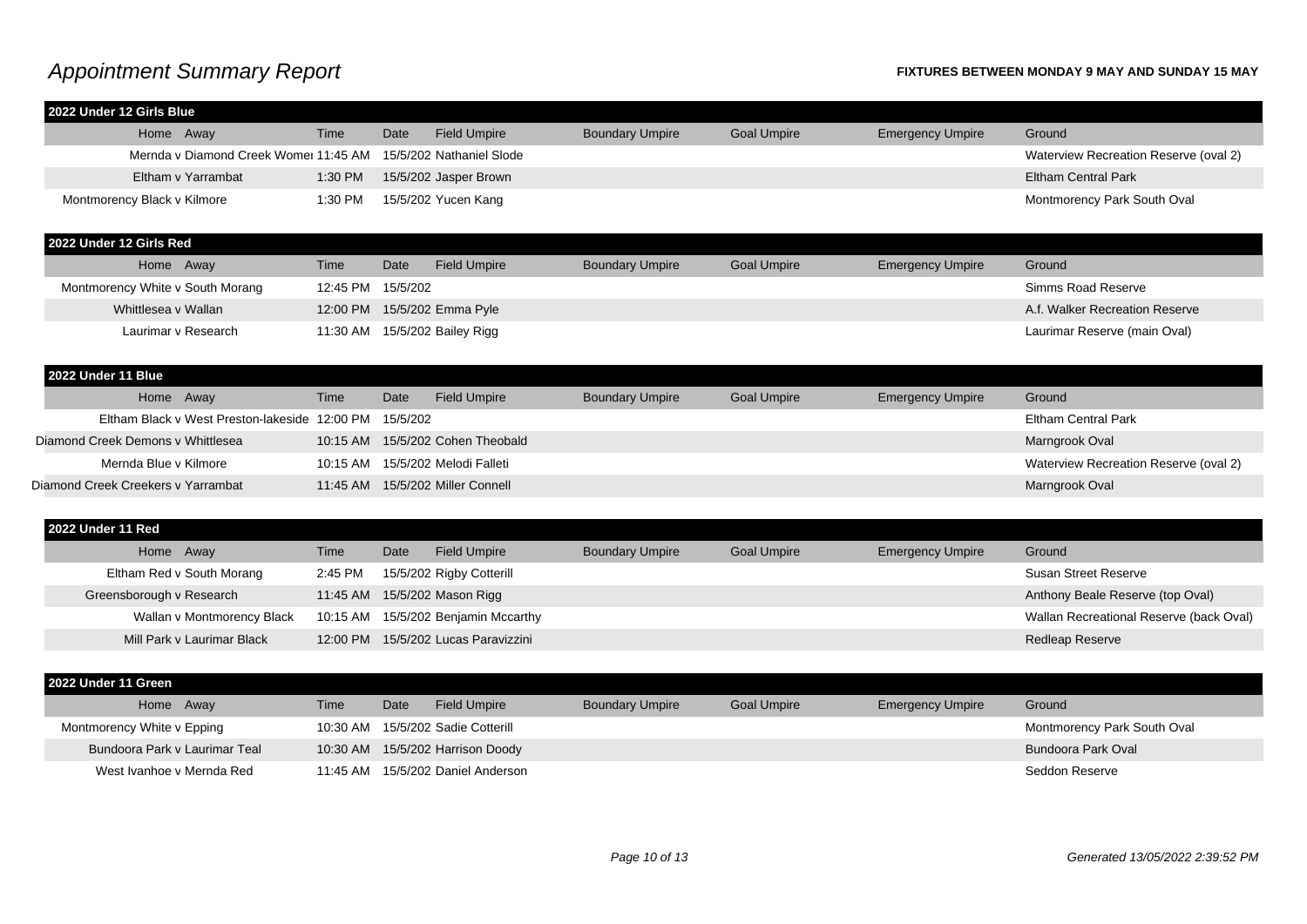| 2022 Under 10 Girls                                              |          |      |                           |                        |                    |                         |                                       |
|------------------------------------------------------------------|----------|------|---------------------------|------------------------|--------------------|-------------------------|---------------------------------------|
| Home Away                                                        | Time     | Date | <b>Field Umpire</b>       | <b>Boundary Umpire</b> | <b>Goal Umpire</b> | <b>Emergency Umpire</b> | Ground                                |
| Eltham v Kilmore                                                 | 1:30 PM  |      | 15/5/202 Rigby Cotterill  |                        |                    |                         | <b>Susan Street Reserve</b>           |
| Yarrambat v Wallan                                               | 10:15 AM |      | 15/5/202 Isabella Hawkins |                        |                    |                         | Yarrambat War Memorial Park           |
| Darebin v Diamond Creek Womei 10:45 AM 15/5/202 Matthew Simmonds |          |      |                           |                        |                    |                         | A.h. Capp Reserve                     |
| 2022 Under 10 Maroon                                             |          |      |                           |                        |                    |                         |                                       |
| Home Away                                                        | Time     | Date | <b>Field Umpire</b>       | <b>Boundary Umpire</b> | <b>Goal Umpire</b> | <b>Emergency Umpire</b> | Ground                                |
| Mill Park v Thomastown                                           | 10:45 AM |      | 15/5/202 Riley Watts      |                        |                    |                         | <b>Redleap Reserve</b>                |
| Keon Park v Diamond Creek                                        | 9:45 AM  |      | 15/5/202 Fraser Bryans    |                        |                    |                         | J.c. Donath Reserve                   |
| Kinglake v Panton Hill                                           | 10:15 AM |      | 15/5/202 Mitchell Holland |                        |                    |                         | Kinglake Memorial Oval                |
| 2022 Under 10 Yellow                                             |          |      |                           |                        |                    |                         |                                       |
| Home Away                                                        | Time     | Date | <b>Field Umpire</b>       | <b>Boundary Umpire</b> | <b>Goal Umpire</b> | <b>Emergency Umpire</b> | Ground                                |
| Montmorency White v Laurimar Teal                                | 10:15 AM |      | 15/5/202 Angus Mcclellan  |                        |                    |                         | Montmorency Park North Oval           |
| West Preston-lakeside v Mernda Red                               | 9:00 AM  |      | 15/5/202 Elijah Gonis     |                        |                    |                         | J.e. Moore Park (main Oval)           |
| Greensborough White v South Morang Gold                          | 9:15 AM  |      | 15/5/202 Alexander Botev  |                        |                    |                         | Anthony Beale Reserve (bottom Oval)   |
| 2022 Under 10 Purple                                             |          |      |                           |                        |                    |                         |                                       |
| Home Away                                                        | Time     | Date | <b>Field Umpire</b>       | <b>Boundary Umpire</b> | <b>Goal Umpire</b> | <b>Emergency Umpire</b> | Ground                                |
| Epping v Greensborough Green 12:00 PM                            |          |      | 15/5/202 Alexander Miller |                        |                    |                         | Epping Recreation Reserve (main Oval) |
| Eltham Black v Yarrambat Brown                                   | 10:45 AM |      | 15/5/202 Jacob Tyrrell    |                        |                    |                         | <b>Eltham Central Park</b>            |
| Montmorency Black v Eltham Red                                   | 9:00 AM  |      | 15/5/202 Daniel Joshua    |                        |                    |                         | Montmorency Park North Oval           |
| 2022 Under 10 Orange                                             |          |      |                           |                        |                    |                         |                                       |
| Home Away                                                        | Time     | Date | <b>Field Umpire</b>       | <b>Boundary Umpire</b> | <b>Goal Umpire</b> | <b>Emergency Umpire</b> | Ground                                |
| Laurimar Black v Wallan                                          | 10:15 AM |      | 15/5/202 Diesel Gallien   |                        |                    |                         | Laurimar Reserve (main Oval)          |
| Whittlesea v Yarrambat Gold                                      | 10:45 AM |      | 15/5/202 Emma Pyle        |                        |                    |                         | A.f. Walker Recreation Reserve        |
| South Morang Blue v Mernda Blue                                  | 9:15 AM  |      | 15/5/202 Luvshul Sodhi    |                        |                    |                         | Mill Park Lakes Reserve (back Oval)   |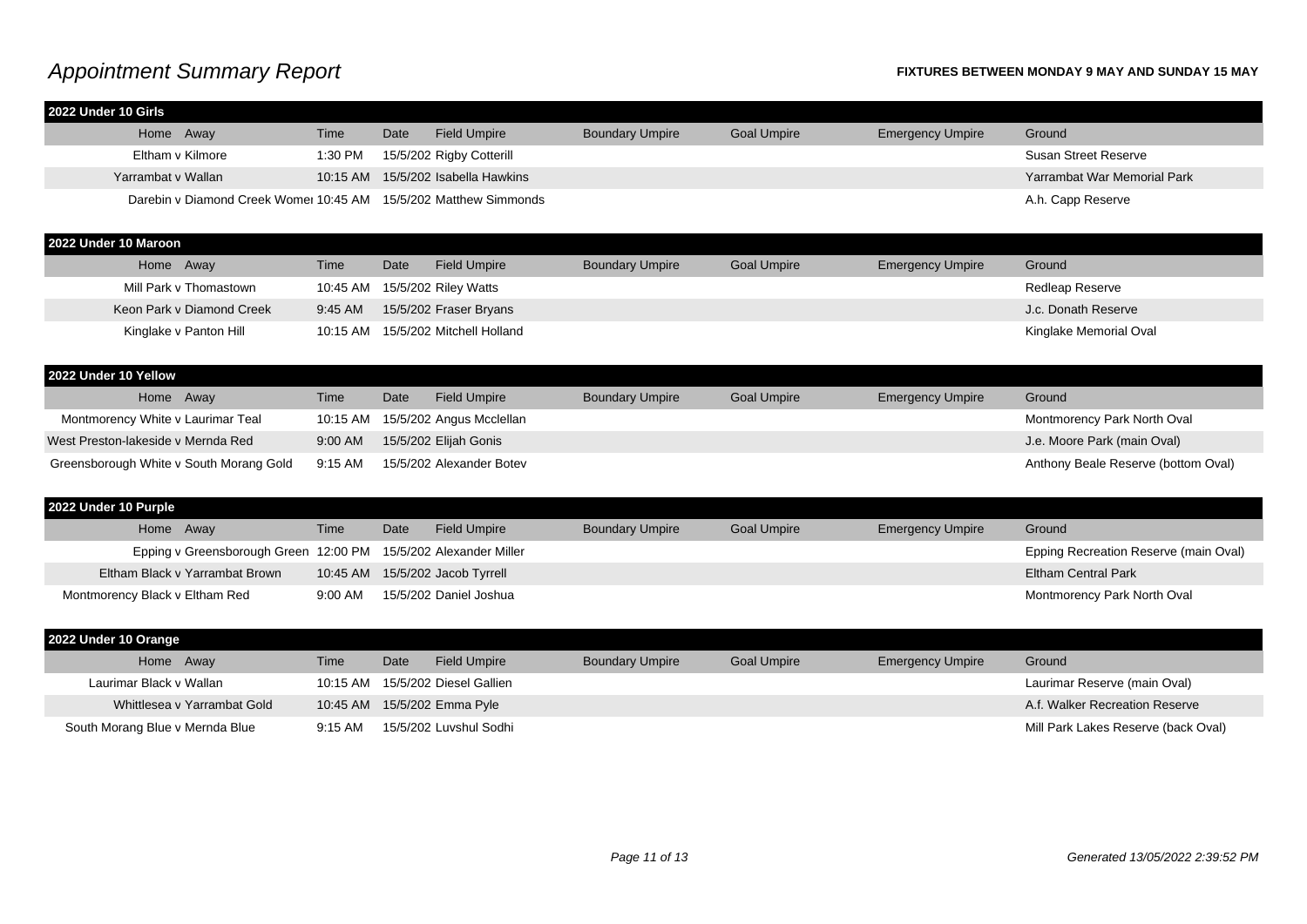|  | Time                                                                                                                                                | Date                                        | <b>Field Umpire</b> | <b>Boundary Umpire</b>                                                                                      | <b>Goal Umpire</b> | <b>Emergency Umpire</b> | Ground                           |
|--|-----------------------------------------------------------------------------------------------------------------------------------------------------|---------------------------------------------|---------------------|-------------------------------------------------------------------------------------------------------------|--------------------|-------------------------|----------------------------------|
|  | 10:30 AM                                                                                                                                            |                                             |                     |                                                                                                             |                    |                         | Anthony Beale Reserve (top Oval) |
|  | 10:30 AM                                                                                                                                            |                                             |                     |                                                                                                             |                    |                         | J.j. Clancy Reserve              |
|  |                                                                                                                                                     |                                             |                     |                                                                                                             |                    |                         | <b>Eltham Central Park</b>       |
|  | 10:15 AM                                                                                                                                            |                                             |                     |                                                                                                             |                    |                         | Simms Road Reserve               |
|  | 2022 Under 9 Yellow<br>Home Away<br>Greensborough White v Wallan Black<br>Kilmore Blue v South Morang Blue<br>Montmorency White v Montmorency Black | Eltham White v Diamond Creek Creeke 9:30 AM |                     | 15/5/202 Cooper Frost<br>15/5/202 William Bowshall-tanner<br>15/5/202 Aimee Bailey<br>15/5/202 Fynn Moloney |                    |                         |                                  |

| 2022 Under 9 Ruby             |         |      |                                  |                        |                    |                         |                                              |
|-------------------------------|---------|------|----------------------------------|------------------------|--------------------|-------------------------|----------------------------------------------|
| Home Away                     | Time    | Date | <b>Field Umpire</b>              | <b>Boundary Umpire</b> | <b>Goal Umpire</b> | <b>Emergency Umpire</b> | Ground                                       |
| Kilmore White v Wallan White  | 9:15 AM |      | 15/5/202 William Bowshall-tanner |                        |                    |                         | J.j. Clancy Reserve                          |
| Epping White v Wallan Magpies | 9:30 AM |      | 15/5/202 Kai Axton               |                        |                    |                         | <b>Epping Recreation Reserve (main Oval)</b> |
| Whittlesea Blue v Mernda Blue | 9:30 AM |      | 15/5/202 William Beadle          |                        |                    |                         | A.f. Walker Recreation Reserve               |
|                               |         |      |                                  |                        |                    |                         |                                              |

### **2022 Under 9 Purple** Home Away **Time** Date Field Umpire Boundary Umpire Goal Umpire Emergency Umpire Ground Yarrambat Gold v Mill Park White 9:00 AM 15/5/202 Aiden Tickle Yarrambat War Memorial Park Yarrambat War Memorial Park Eltham Black v Diamond Creek Demor 9:30 AM 15/5/202 Benjamin Lyons Eltham Central Park Eltham Central Park Hurstbridge v Montmorency Magpies 10:15 AM 15/5/202 Rory Bradshaw Ben Frilay Oval (main Oval) Ben Frilay Oval (main Oval) Laurimar D2 v South Morang Gold 9:00 AM 15/5/202 Kai Wilson Laurimar Reserve (main Oval)

| 2022 Under 9 Orange                                                           |                   |      |                                  |                        |                    |                         |                                  |
|-------------------------------------------------------------------------------|-------------------|------|----------------------------------|------------------------|--------------------|-------------------------|----------------------------------|
| Home Away                                                                     | Time              | Date | <b>Field Umpire</b>              | <b>Boundary Umpire</b> | <b>Goal Umpire</b> | <b>Emergency Umpire</b> | Ground                           |
| Greensborough Black v Research                                                | $9:15 \text{ AM}$ |      | 15/5/202 Cooper Frost            |                        |                    |                         | Anthony Beale Reserve (top Oval) |
| Montmorency Swoopers v West Preston-lakeside 11:30 AM 15/5/202 Kieran Keating |                   |      |                                  |                        |                    |                         | Simms Road Reserve               |
| West Ivanhoe v Mernda White                                                   |                   |      | 10:30 AM 15/5/202 Hayley Keating |                        |                    |                         | Seddon Reserve                   |
| Laurimar D3 v Laurimar D4                                                     | 9:00 AM           |      | 15/5/202 Harry Mckeown           |                        |                    |                         | Laurimar Reserve (school Oval)   |

| 2022 Under 9 Brown                                                  |         |      |                       |                        |                    |                         |                                       |
|---------------------------------------------------------------------|---------|------|-----------------------|------------------------|--------------------|-------------------------|---------------------------------------|
| Home Away                                                           | Time    | Date | <b>Field Umpire</b>   | <b>Boundary Umpire</b> | <b>Goal Umpire</b> | <b>Emergency Umpire</b> | Ground                                |
| Mernda Red v Greensborough Green 9:00 AM                            |         |      | 15/5/202 Jak Bartlett |                        |                    |                         | Waterview Recreation Reserve (oval 1) |
| Mill Park Blue v Yarrambat Brown                                    | 9:30 AM |      | 15/5/202 Riley Watts  |                        |                    |                         | <b>Redleap Reserve</b>                |
| Epping Blue v West Preston-lakeside 10:45 AM 15/5/202 Jack Cornwell |         |      |                       |                        |                    |                         | Epping Recreation Reserve (main Oval) |